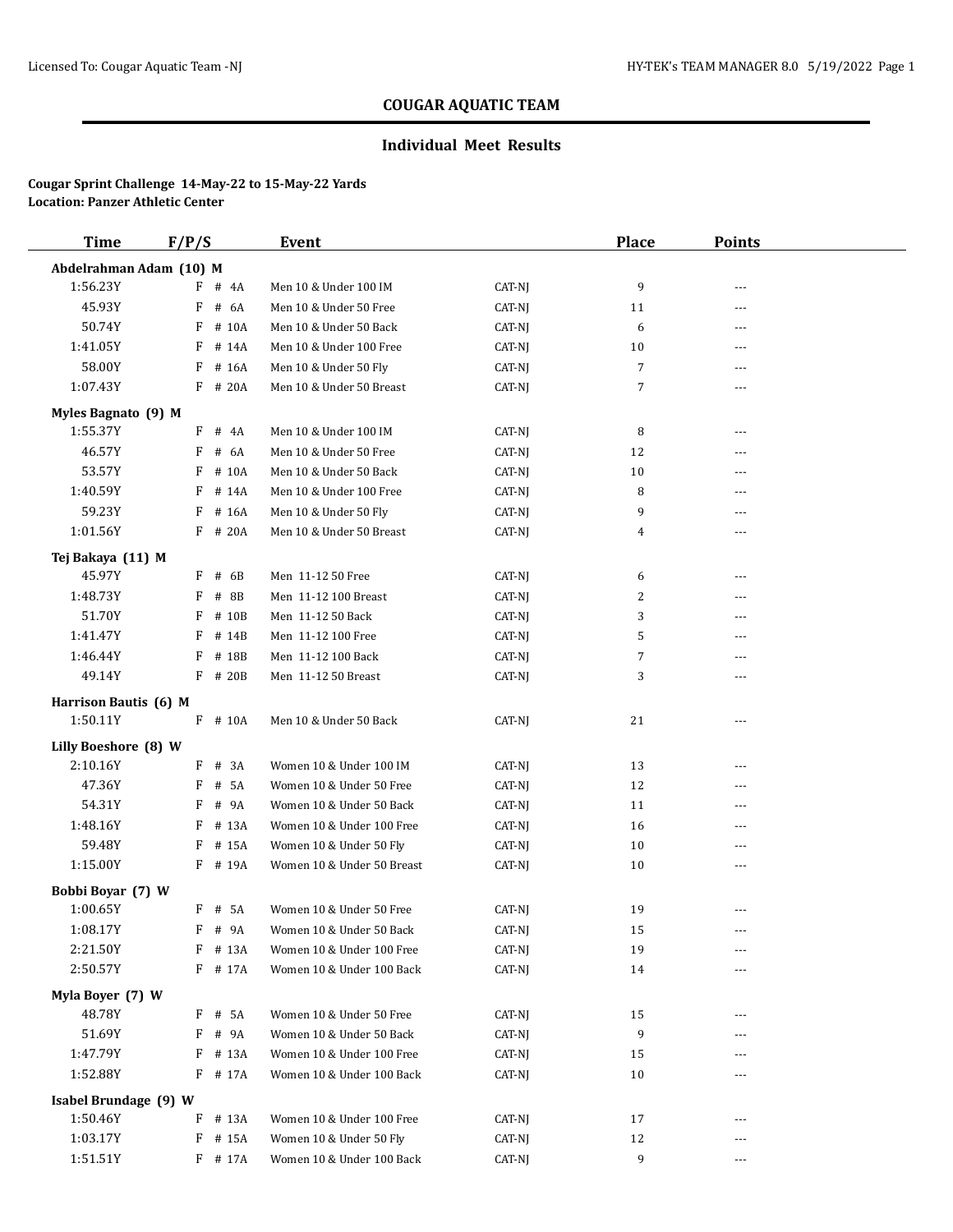## **Individual Meet Results**

| <b>Time</b>           | F/P/S      | Event                     |                 | <b>Place</b> | <b>Points</b> |  |
|-----------------------|------------|---------------------------|-----------------|--------------|---------------|--|
| Cole Burke (10) M     |            |                           |                 |              |               |  |
| 1:22.23Y              | F # 4A     | Men 10 & Under 100 IM     | CAT-NJ          | $\mathbf{1}$ | ---           |  |
| 32.29Y                | F<br># 6A  | Men 10 & Under 50 Free    | CAT-NJ          | $\mathbf{1}$ | $- - -$       |  |
| 39.50Y                | F<br># 10A | Men 10 & Under 50 Back    | CAT-NJ          | $\mathbf{1}$ | ---           |  |
| 1:12.32Y              | F<br># 14A | Men 10 & Under 100 Free   | CAT-NJ          | $\mathbf{1}$ | ---           |  |
| 38.62Y                | F # 16A    | Men 10 & Under 50 Fly     | CAT-NJ          | $\mathbf{1}$ | ---           |  |
| 44.96Y                | $F$ # 20A  | Men 10 & Under 50 Breast  | CAT-NJ          | $\mathbf{1}$ | ---           |  |
| Julie Byrne (7) W     |            |                           |                 |              |               |  |
| 2:16.62Y              | $F$ # 3A   | Women 10 & Under 100 IM   | CAT-NJ          | 15           | ---           |  |
| 1:02.66Y              | # 5A<br>F  | Women 10 & Under 50 Free  | CAT-NJ          | 20           | $- - -$       |  |
| 1:01.93Y              | F # 9A     | Women 10 & Under 50 Back  | CAT-NJ          | 14           | ---           |  |
| Sydney Byrne (11) W   |            |                           |                 |              |               |  |
| 1:31.12Y              | $F$ # 3B   | Women 11-12 100 IM        | CAT-NJ          | 4            | ---           |  |
| 42.39Y                | F<br># 9B  | Women 11-12 50 Back       | CAT-NJ          | $\mathbf{1}$ | ---           |  |
| 3:04.84Y              | F<br># 11B | Women 11-12 200 Free      | CAT-NJ          | 5            | ---           |  |
| 46.97Y                | F<br># 15B | Women 11-12 50 Fly        | CAT-NJ          | 2            | ---           |  |
| 1:30.55Y              | # 17B<br>F | Women 11-12 100 Back      | CAT-NJ          | 2            | ---           |  |
| 45.31Y                | F # 19B    | Women 11-12 50 Breast     | CAT-NJ          | $\mathbf{1}$ | ---           |  |
| Hashim Cheema (9) M   |            |                           |                 |              |               |  |
| 56.97Y                | # 6A<br>F  | Men 10 & Under 50 Free    | CAT-NJ          | 16           | ---           |  |
| 1:01.56Y              | F<br># 10A | Men 10 & Under 50 Back    | CAT-NJ          | 14           | $---$         |  |
| 2:07.03Y              | # 14A<br>F | Men 10 & Under 100 Free   | CAT-NJ          | 12           | $---$         |  |
| 2:11.73Y              | F # 18A    | Men 10 & Under 100 Back   | CAT-NJ          | 9            | ---           |  |
| Olivia Chen (9) W     |            |                           |                 |              |               |  |
| 1:39.23Y              | F # 3A     | Women 10 & Under 100 IM   | CAT-NJ          | 4            | ---           |  |
| 38.05Y                | # 5A<br>F  | Women 10 & Under 50 Free  | CAT-NJ          | 5            | $---$         |  |
| 3:11.32Y              | F<br># 11A | Women 10 & Under 200 Free | CAT-NJ          | 4            | ---           |  |
| 1:27.19Y              | $F$ # 13A  | Women 10 & Under 100 Free | CAT-NJ          | 5            | $---$         |  |
| 50.87Y                | $F$ # 15A  | Women 10 & Under 50 Fly   | CAT-NJ          | 5            | ---           |  |
| 1:37.99Y              | F # 17A    | Women 10 & Under 100 Back | CAT-NJ          | 3            | ---           |  |
| Zachary Chen (7) M    |            |                           |                 |              |               |  |
| 1:29.37Y              | $F$ # 6A   | Men 10 & Under 50 Free    | CAT-NJ          | 22           |               |  |
| 1:26.11Y              | $F$ # 10A  | Men 10 & Under 50 Back    | $\mbox{CAT-NJ}$ | 17           |               |  |
| Savannah Clark (11) W |            |                           |                 |              |               |  |
| <b>NS</b>             | $F$ # 13B  | Women 11-12 100 Free      | CAT-NJ          | $---$        |               |  |
| NS                    | F # 17B    | Women 11-12 100 Back      | CAT-NJ          | ---          | ---           |  |
| Zophia Cook (11) W    |            |                           |                 |              |               |  |
| 1:27.52Y              | $F$ # 3B   | Women 11-12 100 IM        | CAT-NJ          | 3            | ---           |  |
| 33.83Y                | $F$ # 5B   | Women 11-12 50 Free       | CAT-NJ          | 2            |               |  |
| 2:56.51Y              | $F$ # 11B  | Women 11-12 200 Free      | CAT-NJ          | 4            |               |  |
| 39.06Y                | $F$ # 15B  | Women 11-12 50 Fly        | CAT-NJ          | $\mathbf{1}$ |               |  |
| 1:28.47Y              | F # 17B    | Women 11-12 100 Back      | CAT-NJ          | $\mathbf{1}$ | $---$         |  |
| 49.24Y                | F # 19B    | Women 11-12 50 Breast     | CAT-NJ          | 2            | ---           |  |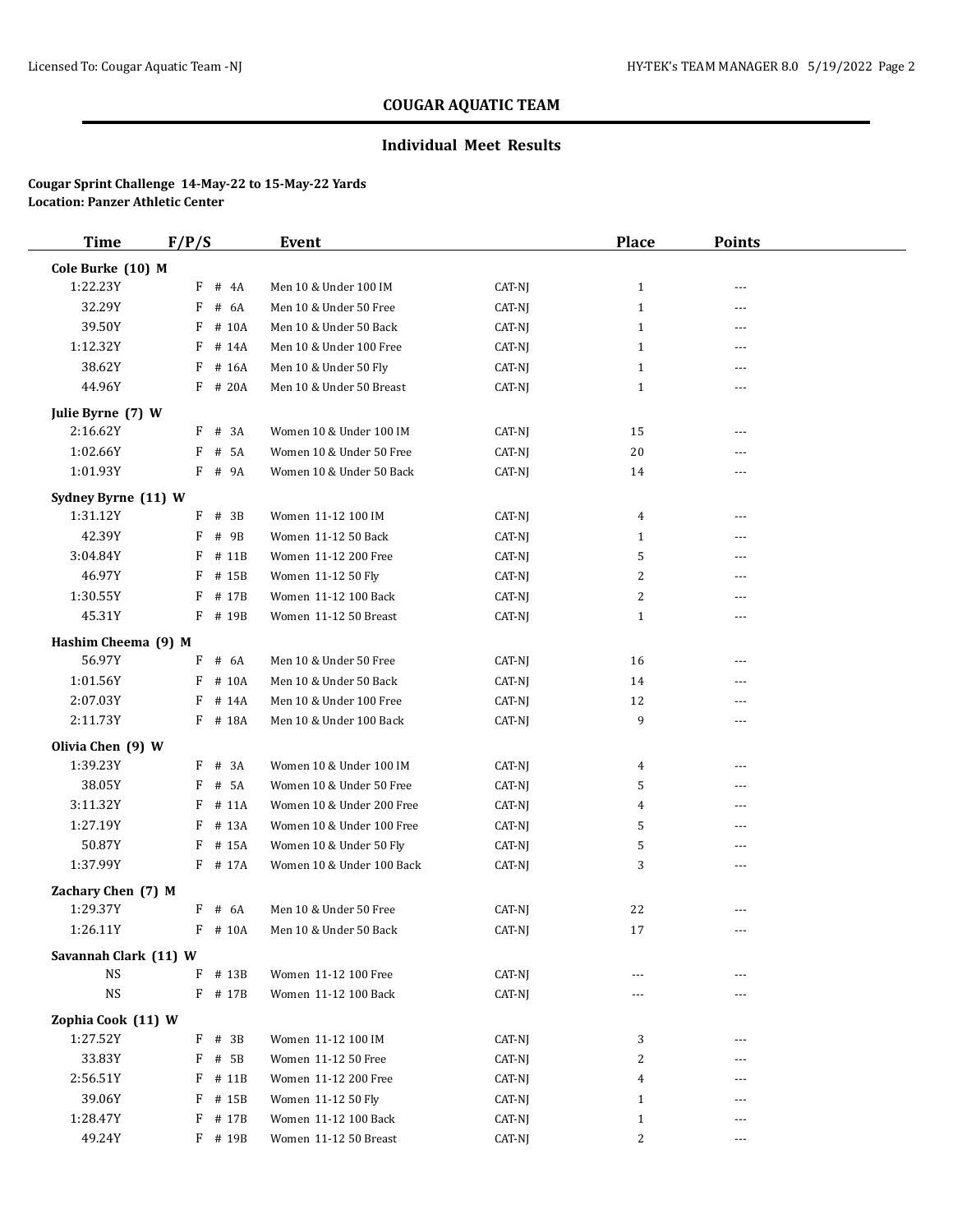## **Individual Meet Results**

| <b>Time</b>                     | F/P/S |           | <b>Event</b>               |        | <b>Place</b> | <b>Points</b> |  |
|---------------------------------|-------|-----------|----------------------------|--------|--------------|---------------|--|
| Emma DoTran (10) W              |       |           |                            |        |              |               |  |
| 1:20.45Y                        | F     | # 13A     | Women 10 & Under 100 Free  | CAT-NJ | 4            | ---           |  |
| 1:29.39Y                        | F     | # 17A     | Women 10 & Under 100 Back  | CAT-NJ | 2            | $---$         |  |
| 50.96Y                          |       | F # 19A   | Women 10 & Under 50 Breast | CAT-NJ | 3            | ---           |  |
| Rocco Downes (6) M              |       |           |                            |        |              |               |  |
| 1:41.34Y                        | F     | # 6A      | Men 10 & Under 50 Free     | CAT-NJ | 23           | ---           |  |
| 1:44.33Y                        |       | F # 10A   | Men 10 & Under 50 Back     | CAT-NJ | 20           | ---           |  |
|                                 |       |           |                            |        |              |               |  |
| Joshua Dueno (10) M<br>1:17.36Y | F     | # 14A     | Men 10 & Under 100 Free    | CAT-NJ | 2            | $- - -$       |  |
| 40.80Y                          | F     | # 16A     | Men 10 & Under 50 Fly      | CAT-NJ | 2            | $- - -$       |  |
| 1:37.92Y                        |       | F # 18A   | Men 10 & Under 100 Back    | CAT-NJ | $\mathbf{1}$ | ---           |  |
|                                 |       |           |                            |        |              |               |  |
| Noah Egusquiza Bronstein (11) M |       |           |                            |        |              |               |  |
| 1:38.21Y                        | F     | # 4B      | Men 11-12 100 IM           | CAT-NJ | 6            | ---           |  |
| 1:52.83Y                        | F     | # 8B      | Men 11-12 100 Breast       | CAT-NJ | 4            | ---           |  |
| 47.74Y                          | F     | # 10B     | Men 11-12 50 Back          | CAT-NJ | 2            | $- - -$       |  |
| 1:26.29Y                        | F     | # 14B     | Men 11-12 100 Free         | CAT-NJ | 4            | ---           |  |
| 1:42.64Y                        | F     | # 18B     | Men 11-12 100 Back         | CAT-NJ | 6            | $- - -$       |  |
| 50.80Y                          | F     | # 20B     | Men 11-12 50 Breast        | CAT-NJ | 5            | ---           |  |
| Sophia Estanislao (9) W         |       |           |                            |        |              |               |  |
| 55.00Y                          | F     | # 5A      | Women 10 & Under 50 Free   | CAT-NJ | 18           | ---           |  |
| 55.39Y                          | F     | # 9A      | Women 10 & Under 50 Back   | CAT-NJ | 12           | ---           |  |
| 1:58.49Y                        | F     | # 13A     | Women 10 & Under 100 Free  | CAT-NJ | 18           | $---$         |  |
| 2:00.84Y                        |       | F # 17A   | Women 10 & Under 100 Back  | CAT-NJ | 11           | ---           |  |
| Leivana Evans-Anderson (10) W   |       |           |                            |        |              |               |  |
| 1:25.98Y                        |       | $F$ # 3A  | Women 10 & Under 100 IM    | CAT-NJ | $\mathbf{1}$ | $- - -$       |  |
| 35.80Y                          | F     | # 5A      | Women 10 & Under 50 Free   | CAT-NJ | 2            | ---           |  |
| 2:59.81Y                        |       | $F$ # 11A | Women 10 & Under 200 Free  | CAT-NJ | $\mathbf{1}$ | ---           |  |
| Sloan Frame (10) W              |       |           |                            |        |              |               |  |
| 1:42.53Y                        |       | $F$ # 3A  | Women 10 & Under 100 IM    | CAT-NJ | 6            | ---           |  |
| 46.81Y                          | F     | # 9A      | Women 10 & Under 50 Back   | CAT-NJ | 4            | $---$         |  |
| 3:11.90Y                        | F     | # 11A     | Women 10 & Under 200 Free  | CAT-NJ | 5            | ---           |  |
| 1:28.34Y                        |       | F # 13A   | Women 10 & Under 100 Free  | CAT-NJ | 6            | $---$         |  |
| 54.15Y                          |       | F # 15A   | Women 10 & Under 50 Fly    | CAT-NJ | 6            | ---           |  |
| 1:43.05Y                        |       | F # 17A   | Women 10 & Under 100 Back  | CAT-NJ | 4            | ---           |  |
| Jax Francisco (8) M             |       |           |                            |        |              |               |  |
| 56.26Y                          |       | $F$ # 6A  | Men 10 & Under 50 Free     | CAT-NJ | 15           | ---           |  |
| 2:50.00Y                        | F     | # 8A      | Men 10 & Under 100 Breast  | CAT-NJ | 5            | ---           |  |
| 59.98Y                          | F     | # 10A     | Men 10 & Under 50 Back     | CAT-NJ | 12           | ---           |  |
| 2:00.96Y                        | F     | # 14A     | Men 10 & Under 100 Free    | CAT-NJ | 11           |               |  |
| 2:02.31Y                        | F     | # 18A     | Men 10 & Under 100 Back    | CAT-NJ | 8            | $---$         |  |
| 1:17.85Y                        |       | F # 20A   | Men 10 & Under 50 Breast   | CAT-NJ | 8            | ---           |  |
|                                 |       |           |                            |        |              |               |  |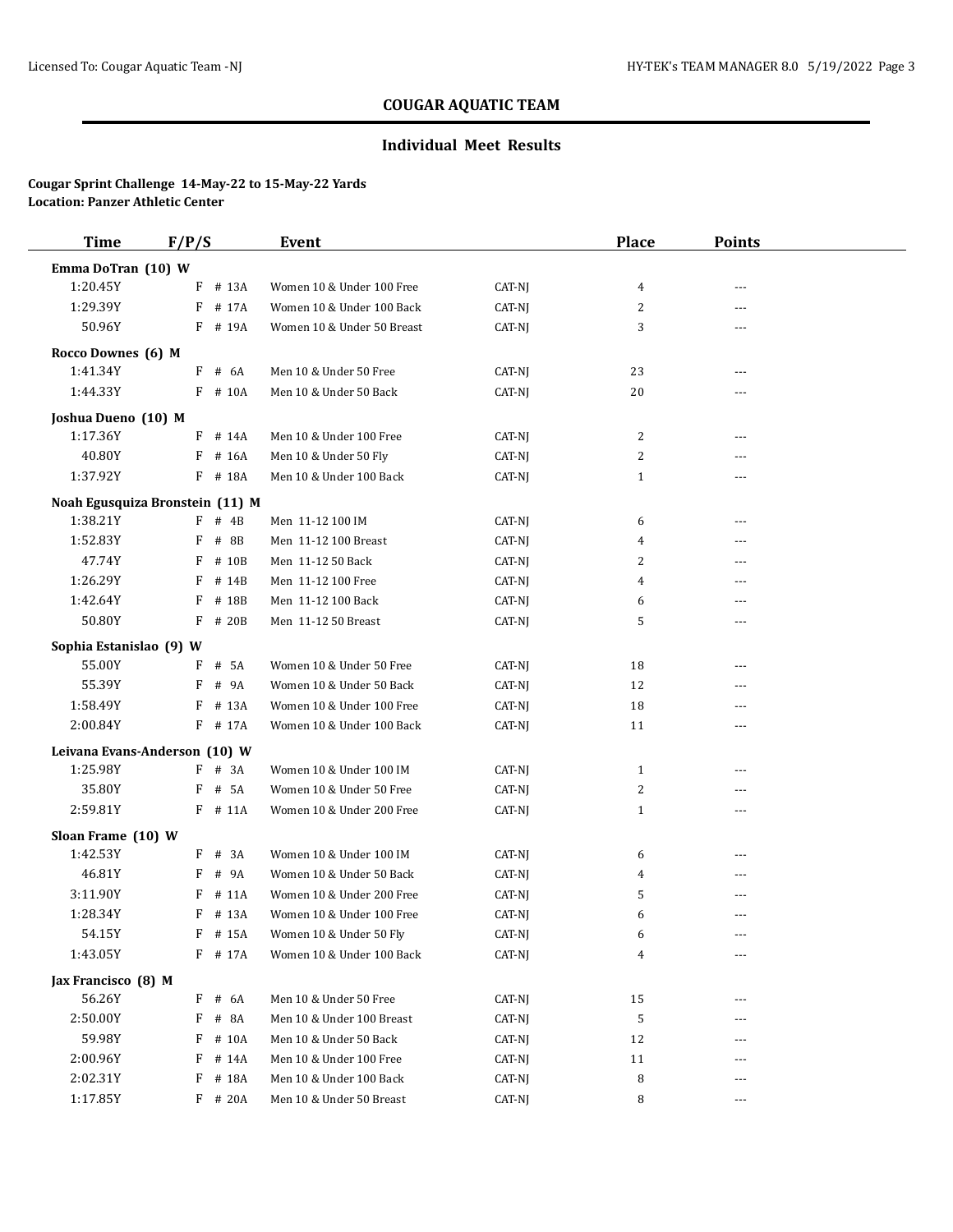## **Individual Meet Results**

| <b>Time</b>             | F/P/S      | Event                                                 |        | <b>Place</b>   | <b>Points</b> |  |
|-------------------------|------------|-------------------------------------------------------|--------|----------------|---------------|--|
| Aviva Gardner (9) W     |            |                                                       |        |                |               |  |
| 1:48.45Y                | F # 3A     | Women 10 & Under 100 IM                               | CAT-NJ | 8              | ---           |  |
| 47.26Y                  | # 5A<br>F  | Women 10 & Under 50 Free                              | CAT-NJ | 11             | ---           |  |
| 49.13Y                  | F # 9A     | Women 10 & Under 50 Back                              | CAT-NJ | 7              |               |  |
| Conor Gaynor (8) M      |            |                                                       |        |                |               |  |
| 2:00.93Y                | $F$ # 4A   | Men 10 & Under 100 IM                                 | CAT-NJ | 10             | ---           |  |
| 47.86Y                  | # 6A<br>F  | Men 10 & Under 50 Free                                | CAT-NJ | 14             |               |  |
| 53.69Y                  | F # 10A    | Men 10 & Under 50 Back                                | CAT-NJ | 11             |               |  |
| Marit Hedberg (10) W    |            |                                                       |        |                |               |  |
| 1:46.06Y                | F # 13A    | Women 10 & Under 100 Free                             | CAT-NJ | 13             | $---$         |  |
| 1:49.73Y                | F # 17A    | Women 10 & Under 100 Back                             | CAT-NJ | 8              |               |  |
| 54.20Y                  | F # 19A    | Women 10 & Under 50 Breast                            | CAT-NJ | 4              | ---           |  |
|                         |            |                                                       |        |                |               |  |
| Keira Hodgson (7) W     |            |                                                       |        |                |               |  |
| 44.20Y                  | $F$ # 5A   | Women 10 & Under 50 Free                              | CAT-NJ | 9              | ---           |  |
| 2:26.18Y                | F # 7A     | Women 10 & Under 100 Breast                           | CAT-NJ | 3              |               |  |
| 52.28Y<br>1:43.18Y      | F<br># 9A  | Women 10 & Under 50 Back<br>Women 10 & Under 100 Free | CAT-NJ | 10             | ---           |  |
|                         | # 13A<br>F |                                                       | CAT-NJ | 12             | ---           |  |
| 1:45.59Y<br>1:10.80Y    | $F$ # 17A  | Women 10 & Under 100 Back                             | CAT-NJ | 6              | ---           |  |
|                         | F # 19A    | Women 10 & Under 50 Breast                            | CAT-NJ | 9              | ---           |  |
| Olivia Hodgson (7) W    |            |                                                       |        |                |               |  |
| 1:51.53Y                | F # 3A     | Women 10 & Under 100 IM                               | CAT-NJ | 11             | ---           |  |
| 45.07Y                  | # 5A<br>F  | Women 10 & Under 50 Free                              | CAT-NJ | 10             | ---           |  |
| 48.08Y                  | # 9A<br>F  | Women 10 & Under 50 Back                              | CAT-NJ | 6              | ---           |  |
| 1:35.17Y                | # 13A<br>F | Women 10 & Under 100 Free                             | CAT-NJ | 10             | ---           |  |
| 55.66Y                  | F # 15A    | Women 10 & Under 50 Fly                               | CAT-NJ | 7              | ---           |  |
| 1:04.54Y                | F # 19A    | Women 10 & Under 50 Breast                            | CAT-NJ | 8              | ---           |  |
| Whitney Hodgson (7) W   |            |                                                       |        |                |               |  |
| 1:57.04Y                | # 3A<br>F  | Women 10 & Under 100 IM                               | CAT-NJ | 12             | ---           |  |
| 47.58Y                  | F # 5A     | Women 10 & Under 50 Free                              | CAT-NJ | 13             | ---           |  |
| 46.27Y                  | F # 9A     | Women 10 & Under 50 Back                              | CAT-NJ | 3              | ---           |  |
| 1:39.93Y                | # 13A<br>F | Women 10 & Under 100 Free                             | CAT-NJ | 11             | ---           |  |
| 59.85Y                  | $F$ # 15A  | Women 10 & Under 50 Fly                               | CAT-NJ | 11             | ---           |  |
| 1:43.08Y                | $F$ # 17A  | Women 10 & Under 100 Back                             | CAT-NJ | 5              |               |  |
| Campbell Howard (8) M   |            |                                                       |        |                |               |  |
| 1:53.94Y                | $F$ # 4A   | Men 10 & Under 100 IM                                 | CAT-NJ | 5              |               |  |
| 46.62Y                  | $F$ # 6A   | Men 10 & Under 50 Free                                | CAT-NJ | 13             |               |  |
| 51.23Y                  | $F$ # 10A  | Men 10 & Under 50 Back                                | CAT-NJ | $\overline{7}$ | ---           |  |
| Natalie Iannuzzi (12) W |            |                                                       |        |                |               |  |
| 1:14.19Y                | $F$ # 1B   | Women 11-12 100 Fly                                   | CAT-NJ | $\mathbf{1}$   |               |  |
| 1:20.35Y                | $F$ # 3B   | Women 11-12 100 IM                                    | CAT-NJ | 2              | ---           |  |
| 2:28.07Y                | $F$ # 11B  | Women 11-12 200 Free                                  | CAT-NJ | 2              | ---           |  |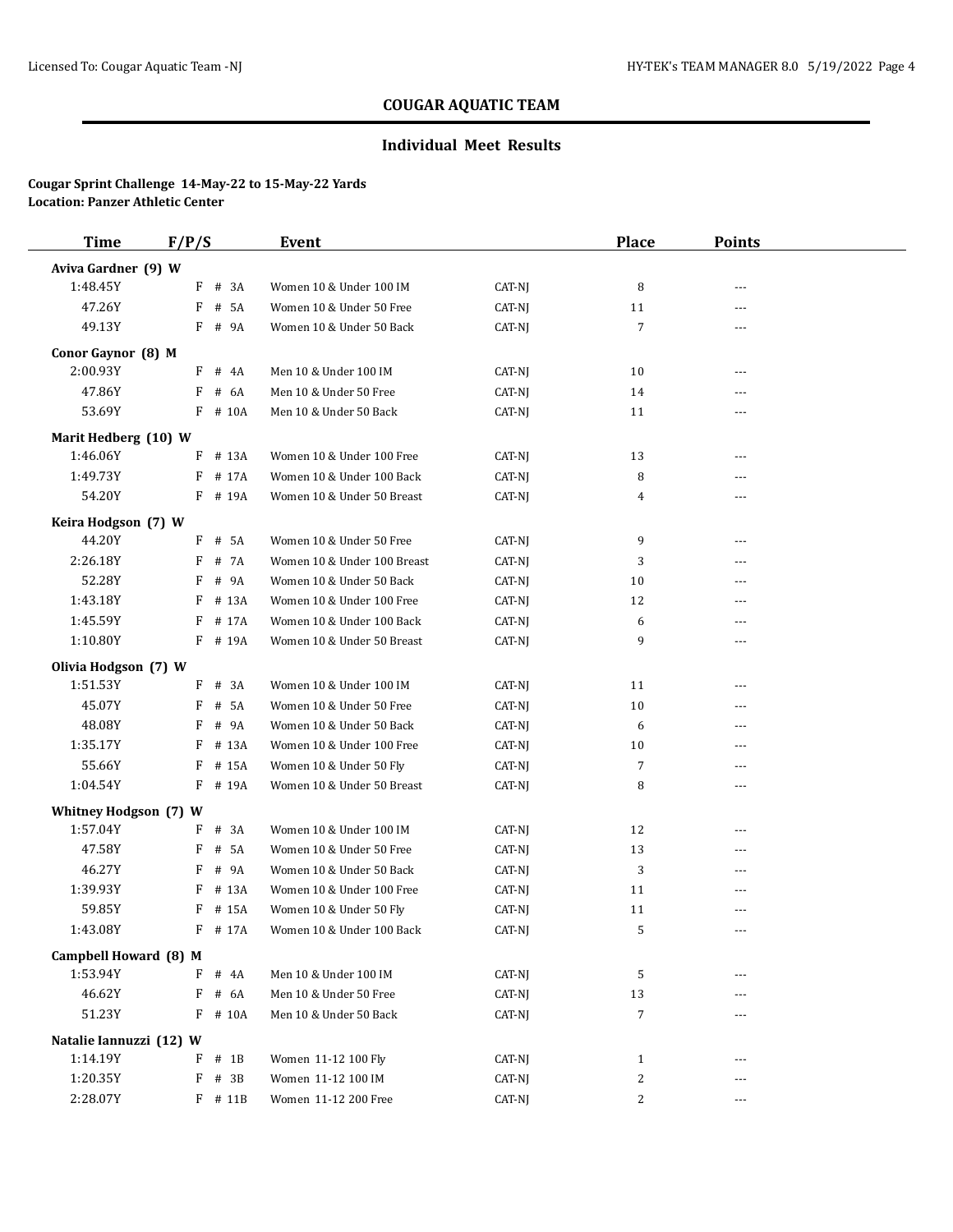## **Individual Meet Results**

| <b>Time</b>             | F/P/S |           | Event                      |        | <b>Place</b>              | <b>Points</b> |  |
|-------------------------|-------|-----------|----------------------------|--------|---------------------------|---------------|--|
| Ananya Jetley (11) W    |       |           |                            |        |                           |               |  |
| 1:46.13Y                | F     | # 3B      | Women 11-12 100 IM         | CAT-NJ | 5                         |               |  |
| 40.33Y                  | F     | # 5B      | Women 11-12 50 Free        | CAT-NJ | 3                         | ---           |  |
| 46.97Y                  | F     | # 9B      | Women 11-12 50 Back        | CAT-NJ | 2                         | ---           |  |
| NS                      | F     | # 13B     | Women 11-12 100 Free       | CAT-NJ | ---                       | ---           |  |
| <b>NS</b>               | F     | # 17B     | Women 11-12 100 Back       | CAT-NJ | ---                       | ---           |  |
| <b>NS</b>               |       | F # 19B   | Women 11-12 50 Breast      | CAT-NJ | ---                       | ---           |  |
| Natasha Kalle (10) W    |       |           |                            |        |                           |               |  |
| 1:50.86Y                | F     | # 3A      | Women 10 & Under 100 IM    | CAT-NJ | 9                         | ---           |  |
| 47.58Y                  | F     | # 5A      | Women 10 & Under 50 Free   | CAT-NJ | 13                        | ---           |  |
| 50.47Y                  | F     | # 9A      | Women 10 & Under 50 Back   | CAT-NJ | 8                         | ---           |  |
| 1:34.36Y                | F     | # 13A     | Women 10 & Under 100 Free  | CAT-NJ | 9                         |               |  |
| 56.07Y                  | F     | # 15A     | Women 10 & Under 50 Fly    | CAT-NJ | 8                         | ---           |  |
| 1:03.63Y                | F     | # 19A     | Women 10 & Under 50 Breast | CAT-NJ | 6                         | ---           |  |
| Evangelia Keegan (10) W |       |           |                            |        |                           |               |  |
| 1:33.36Y                |       | $F$ # 3A  | Women 10 & Under 100 IM    | CAT-NJ | 3                         | ---           |  |
| 36.43Y                  | F     | # 5A      | Women 10 & Under 50 Free   | CAT-NJ | 3                         | ---           |  |
| 2:59.98Y                | F     | # 11A     | Women 10 & Under 200 Free  | CAT-NJ | $\overline{c}$            | ---           |  |
| 1:20.11Y                | F     | # 13A     | Women 10 & Under 100 Free  | CAT-NJ | 3                         | ---           |  |
| 46.38Y                  | F     | # 15A     | Women 10 & Under 50 Fly    | CAT-NJ | 3                         | ---           |  |
| 49.36Y                  |       | F # 19A   | Women 10 & Under 50 Breast | CAT-NJ | $\overline{c}$            | ---           |  |
| Sasha Kolbe (12) W      |       |           |                            |        |                           |               |  |
| 1:21.07Y                | F     | $#$ 1B    | Women 11-12 100 Fly        | CAT-NJ | $\overline{c}$            | ---           |  |
| 1:37.37Y                | F     | # 7B      | Women 11-12 100 Breast     | CAT-NJ | $\mathbf{1}$              | $---$         |  |
| 2:27.60Y                |       | $F$ # 11B | Women 11-12 200 Free       | CAT-NJ | $\mathbf{1}$              | ---           |  |
| Jacob Kolen (11) M      |       |           |                            |        |                           |               |  |
| 1:30.26Y                | F     | # 4B      | Men 11-12 100 IM           | CAT-NJ | $\overline{c}$            | $\cdots$      |  |
| 33.83Y                  | F     | # 6B      | Men 11-12 50 Free          | CAT-NJ | $\overline{c}$            | ---           |  |
| 1:48.85Y                | F     | # 8B      | Men 11-12 100 Breast       | CAT-NJ | 3                         | ---           |  |
| 1:17.74Y                | F     | # 14B     | Men 11-12 100 Free         | CAT-NJ | $\overline{c}$            | ---           |  |
| 41.31Y                  | F     | # 16B     | Men 11-12 50 Fly           | CAT-NJ | $\mathbf{1}$              | ---           |  |
| 1:36.83Y                | F     | # 18B     | Men 11-12 100 Back         | CAT-NJ | 5                         | ---           |  |
| Nick Krukovsky (11) M   |       |           |                            |        |                           |               |  |
| 1:31.28Y                | F     | # 4B      | Men 11-12 100 IM           | CAT-NJ | 4                         |               |  |
| 35.09Y                  | F     | # 6B      | Men 11-12 50 Free          | CAT-NJ | 3                         |               |  |
| 2:53.86Y                | F     | # 12B     | Men 11-12 200 Free         | CAT-NJ | 3                         |               |  |
| 42.24Y                  | F     | # 16B     | Men 11-12 50 Fly           | CAT-NJ | $\boldsymbol{2}$          |               |  |
| 1:29.61Y                | F     | # 18B     | Men 11-12 100 Back         | CAT-NJ | $\ensuremath{\mathsf{3}}$ | $---$         |  |
| 3:06.46Y                |       | $F$ # 22B | Men 11-12 200 IM           | CAT-NJ | $\mathbf{1}$              | ---           |  |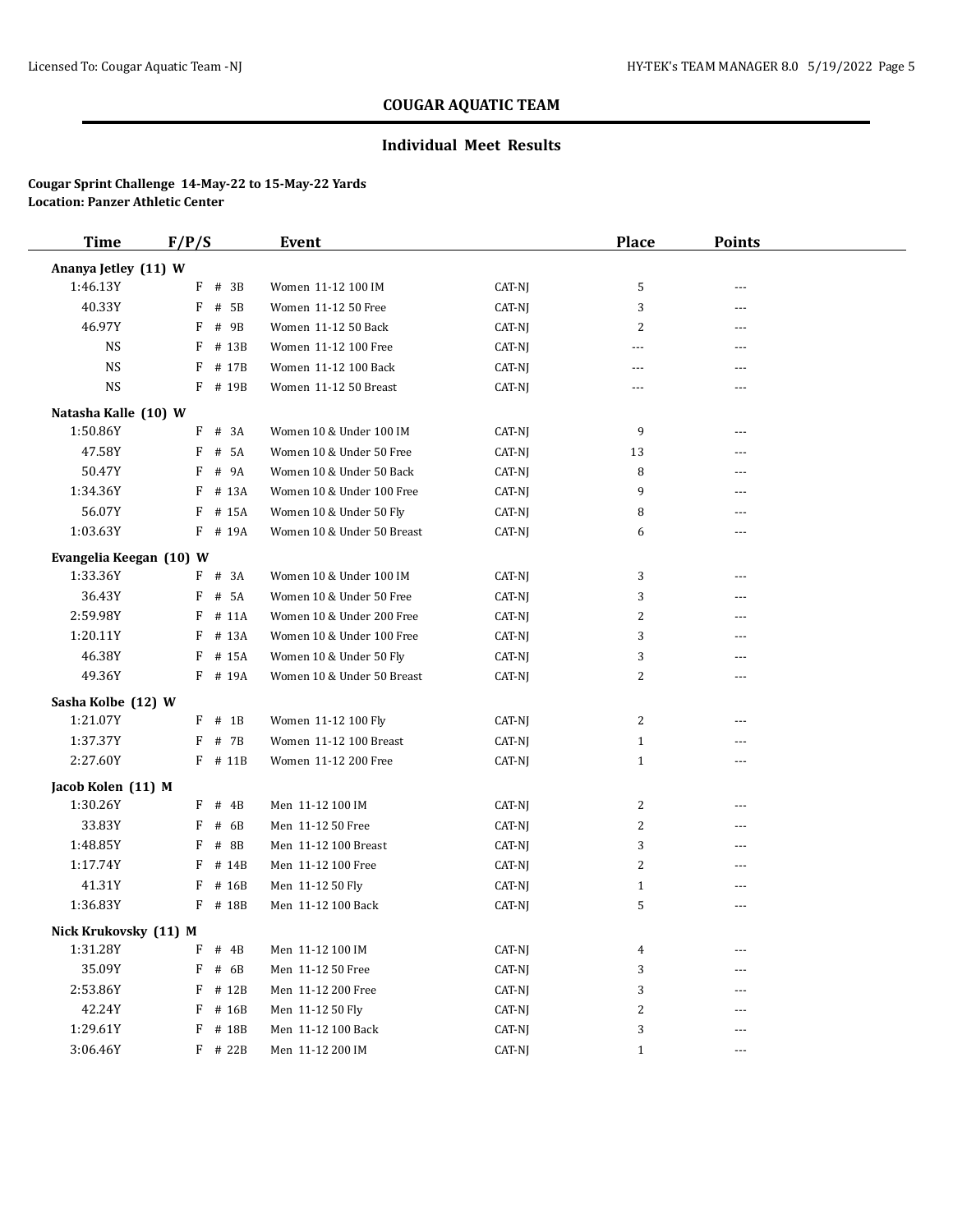## **Individual Meet Results**

| <b>Time</b>                  | F/P/S                  | <b>Event</b>                |                  | <b>Place</b>   | <b>Points</b>  |  |
|------------------------------|------------------------|-----------------------------|------------------|----------------|----------------|--|
| Daniel Laynez (10) M         |                        |                             |                  |                |                |  |
| 1:42.00Y                     | $F$ # 4A               | Men 10 & Under 100 IM       | CAT-NJ           | 3              | $- - -$        |  |
| 42.12Y                       | F<br># 6A              | Men 10 & Under 50 Free      | CAT-NJ           | 6              | ---            |  |
| 1:50.45Y                     | $\#$<br><b>8A</b><br>F | Men 10 & Under 100 Breast   | CAT-NJ           | 2              | $\overline{a}$ |  |
| 1:26.79Y                     | $F$ # 14A              | Men 10 & Under 100 Free     | CAT-NJ           | 3              | $\overline{a}$ |  |
| 57.10Y                       | F # 16A                | Men 10 & Under 50 Fly       | CAT-NJ           | 6              | $---$          |  |
| 1:39.05Y                     | F # 18A                | Men 10 & Under 100 Back     | CAT-NJ           | $\overline{c}$ | ---            |  |
| Aiden Li (9) M               |                        |                             |                  |                |                |  |
| 58.67Y                       | $F$ # 6A               | Men 10 & Under 50 Free      | CAT-NJ           | 17             | $---$          |  |
| 1:01.15Y                     | F # 10A                | Men 10 & Under 50 Back      | CAT-NJ           | 13             | ---            |  |
| 2:07.49Y                     | # 14A<br>F             | Men 10 & Under 100 Free     | CAT-NJ           | 13             | ---            |  |
| 2:01.67Y                     | F # 18A                | Men 10 & Under 100 Back     | CAT-NJ           | $\overline{7}$ | ---            |  |
| Sofia Maffettone (9) W       |                        |                             |                  |                |                |  |
| 2:10.21Y                     | F # 3A                 | Women 10 & Under 100 IM     | CAT-NJ           | 14             | $\overline{a}$ |  |
| 49.25Y                       | # 5A<br>F              | Women 10 & Under 50 Free    | CAT-NJ           | 16             | ---            |  |
| 1:00.52Y                     | $F$ # 9A               | Women 10 & Under 50 Back    | CAT-NJ           | 13             | ---            |  |
| Ella Marzullo (10) W         |                        |                             |                  |                |                |  |
| 1:27.83Y                     | F # 3A                 | Women 10 & Under 100 IM     | CAT-NJ           | $\overline{c}$ | ---            |  |
| 34.14Y                       | F # 5A                 | Women 10 & Under 50 Free    | CAT-NJ           | $\mathbf{1}$   | ---            |  |
| 1:50.19Y                     | # 7A<br>F              | Women 10 & Under 100 Breast | CAT-NJ           | $\mathbf{1}$   | $---$          |  |
| 1:17.22Y                     | # 13A<br>F             | Women 10 & Under 100 Free   | CAT-NJ           | $\mathbf{1}$   | $- - -$        |  |
| 38.31Y                       | # 15A<br>F             | Women 10 & Under 50 Fly     | CAT-NJ           | $\mathbf{1}$   | $- - -$        |  |
| 47.37Y                       | F # 19A                | Women 10 & Under 50 Breast  | CAT-NJ           | $\mathbf{1}$   | ---            |  |
|                              |                        |                             |                  |                |                |  |
| Grace Mazza (10) W<br>50.54Y | F # 5A                 | Women 10 & Under 50 Free    |                  | 17             |                |  |
| 2:11.54Y                     | # 7A<br>F              | Women 10 & Under 100 Breast | CAT-NJ<br>CAT-NJ | $\overline{c}$ | $---$<br>---   |  |
| 3:53.93Y                     | F<br># 11A             | Women 10 & Under 200 Free   | CAT-NJ           | $\overline{7}$ | ---            |  |
| 1:47.38Y                     | F # 13A                | Women 10 & Under 100 Free   | CAT-NJ           | 14             | ---            |  |
| 2:01.26Y                     | # 17A<br>F             | Women 10 & Under 100 Back   | CAT-NJ           | 12             | $---$          |  |
| 1:04.17Y                     | F # 19A                | Women 10 & Under 50 Breast  | CAT-NJ           | $\overline{7}$ | ---            |  |
|                              |                        |                             |                  |                |                |  |
| Mason McDonnell (10) M       |                        |                             |                  |                |                |  |
| 1:48.09Y                     | $F$ # 4A               | Men 10 & Under 100 IM       | CAT-NJ           | 4              | $\overline{a}$ |  |
| 41.71Y                       | $F$ # 6A               | Men 10 & Under 50 Free      | CAT-NJ           | 5              |                |  |
| 53.43Y                       | $F$ # 10A              | Men 10 & Under 50 Back      | CAT-NJ           | 9              | ---            |  |
| Samuel Miller (10) M         |                        |                             |                  |                |                |  |
| 38.71Y                       | $F$ # 6A               | Men 10 & Under 50 Free      | CAT-NJ           | 3              |                |  |
| 50.29Y                       | $F$ # 10A              | Men 10 & Under 50 Back      | CAT-NJ           | 5              |                |  |
| 3:24.65Y                     | $F$ # 12A              | Men 10 & Under 200 Free     | CAT-NJ           | 3              | ---            |  |
| Lillian Mingione (12) W      |                        |                             |                  |                |                |  |
| 1:18.74Y                     | $F$ # 3B               | Women 11-12 100 IM          | CAT-NJ           | $\mathbf{1}$   |                |  |
| 32.93Y                       | $F$ # 5B               | Women 11-12 50 Free         | CAT-NJ           | $\mathbf{1}$   |                |  |
| 2:39.71Y                     | $F$ # 11B              | Women 11-12 200 Free        | CAT-NJ           | 3              | $---$          |  |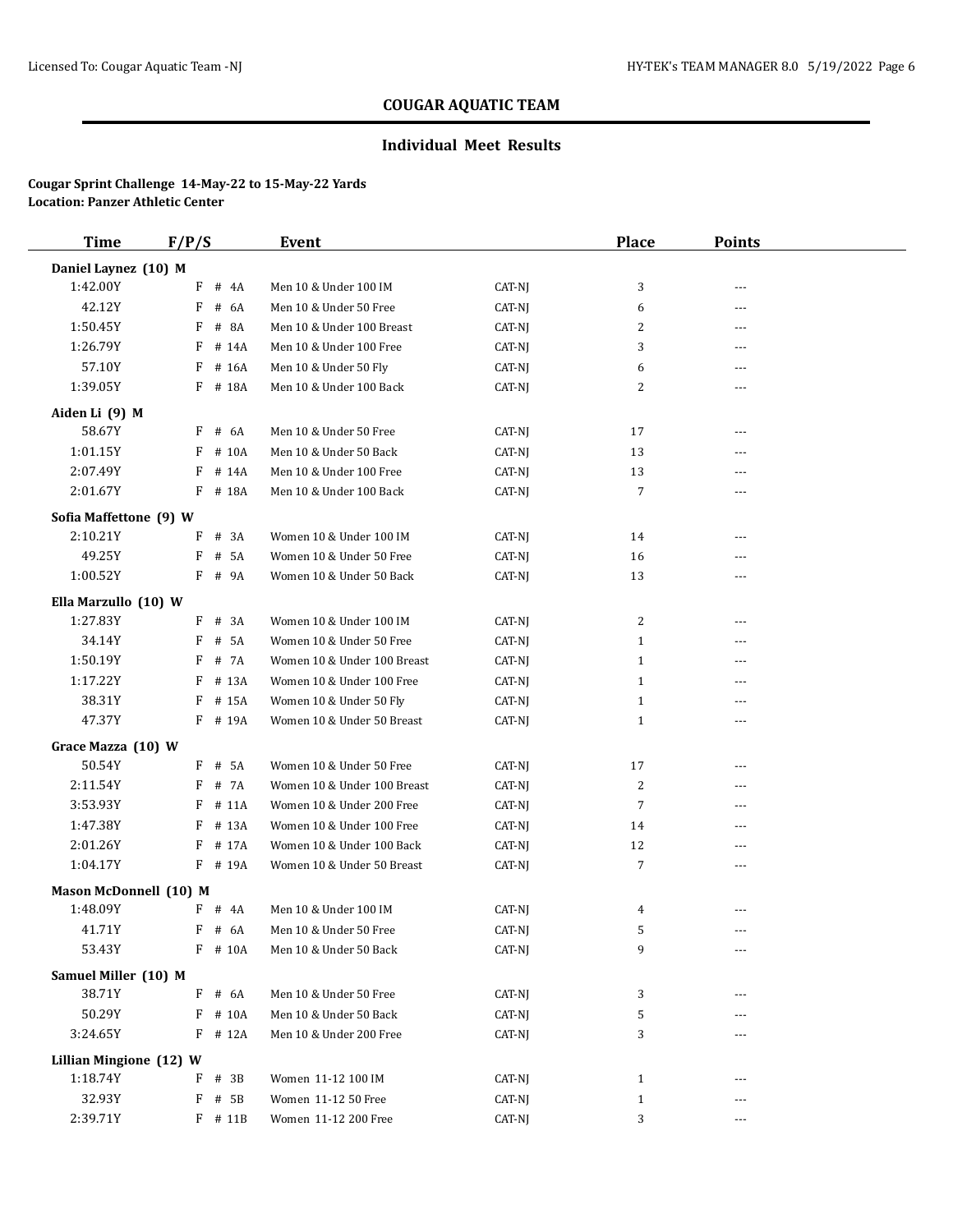## **Individual Meet Results**

| <b>Time</b>                               | F/P/S |           | <b>Event</b>               |          | <b>Place</b> | <b>Points</b> |  |
|-------------------------------------------|-------|-----------|----------------------------|----------|--------------|---------------|--|
| Josephine Moser (6) W                     |       |           |                            |          |              |               |  |
| 1:35.70Y                                  | F     | # 5A      | Women 10 & Under 50 Free   | CAT-NJ   | 22           | ---           |  |
| 1:34.81Y                                  | F     | # 9A      | Women 10 & Under 50 Back   | CAT-NJ   | 17           |               |  |
| 1:57.37Y                                  | F     | # 19A     | Women 10 & Under 50 Breast | CAT-NJ   | 11           | ---           |  |
|                                           |       |           |                            |          |              |               |  |
| <b>George Mugleston (8) M</b><br>1:07.78Y | F     | # 6A      | Men 10 & Under 50 Free     | CAT-NJ   | 19           | ---           |  |
| 1:31.79Y                                  | F     | # 10A     | Men 10 & Under 50 Back     | CAT-NJ   | 18           | ---           |  |
| 2:41.03Y                                  | F     | # 14A     | Men 10 & Under 100 Free    | CAT-NJ   | 17           | ---           |  |
| 2:48.75Y                                  |       | F # 18A   | Men 10 & Under 100 Back    | CAT-NJ   | 13           | ---           |  |
|                                           |       |           |                            |          |              |               |  |
| Liam Rider (8) M                          |       |           |                            |          |              |               |  |
| 1:54.16Y                                  | F     | # 4A      | Men 10 & Under 100 IM      | CAT-NJ   | 6            | $---$         |  |
| 42.12Y                                    | F     | # 6A      | Men 10 & Under 50 Free     | CAT-NJ   | 6            | ---           |  |
| 49.06Y                                    | F     | # 10A     | Men 10 & Under 50 Back     | CAT-NJ   | 4            | ---           |  |
| 1:28.26Y                                  | F     | # 14A     | Men 10 & Under 100 Free    | CAT-NJ   | 5            | ---           |  |
| 58.46Y                                    | F     | # 16A     | Men 10 & Under 50 Fly      | CAT-NJ   | 8            | ---           |  |
| 1:05.58Y                                  | F     | # 20A     | Men 10 & Under 50 Breast   | CAT-NJ   | 6            | ---           |  |
| Rhys Rider (8) M                          |       |           |                            |          |              |               |  |
| 1:55.19Y                                  | F     | # 4A      | Men 10 & Under 100 IM      | CAT-NJ   | 7            | $- - -$       |  |
| 45.81Y                                    | F     | # 6A      | Men 10 & Under 50 Free     | CAT-NJ   | 10           | ---           |  |
| 52.45Y                                    | F     | # 10A     | Men 10 & Under 50 Back     | CAT-NJ   | 8            | ---           |  |
| 1:40.65Y                                  | F     | # 14A     | Men 10 & Under 100 Free    | CAT-NJ   | 9            |               |  |
| 1:06.08Y                                  | F     | # 16A     | Men 10 & Under 50 Fly      | CAT-NJ   | 10           | $---$         |  |
| 1:02.17Y                                  |       | F # 20A   | Men 10 & Under 50 Breast   | CAT-NJ   | 5            | ---           |  |
| Sean Rider (11) M                         |       |           |                            |          |              |               |  |
| 1:30.87Y                                  | F     | # 4B      | Men 11-12 100 IM           | CAT-NJ   | 3            |               |  |
| 35.22Y                                    | F     | # 6B      | Men 11-12 50 Free          | CAT-NJ   | 4            | ---           |  |
| 43.74Y                                    | F     | # 10B     | Men 11-12 50 Back          | CAT-NJ   | $\mathbf{1}$ | ---           |  |
| 43.59Y                                    | F     | # 16B     | Men 11-12 50 Fly           | CAT-NJ   | 3            | ---           |  |
| 1:29.17Y                                  | F     | # 18B     | Men 11-12 100 Back         | CAT-NJ   | 2            | ---           |  |
| 48.72Y                                    |       | $F$ # 20B | Men 11-12 50 Breast        | CAT-NJ   | 2            | ---           |  |
| Joaquin Rivera (9) M                      |       |           |                            |          |              |               |  |
| 42.33Y                                    |       | F # 6A    | Men 10 & Under 50 Free     | CAT-NJ   | 8            |               |  |
| 2:11.61Y                                  |       | $F$ # 8A  | Men 10 & Under 100 Breast  | $CAT-NJ$ | 4            | $---$         |  |
| 3:21.03Y                                  | F     | # 12A     | Men 10 & Under 200 Free    | CAT-NJ   | 1            | $---$         |  |
| 1:31.95Y                                  | F     | # 14A     | Men 10 & Under 100 Free    | CAT-NJ   | 6            |               |  |
| 52.38Y                                    | F     | # 16A     | Men 10 & Under 50 Fly      | CAT-NJ   | 4            | ---           |  |
| 1:49.54Y                                  |       | F # 18A   | Men 10 & Under 100 Back    | CAT-NJ   | 6            |               |  |
|                                           |       |           |                            |          |              |               |  |
| Alyanna Roldan (9) W                      |       |           |                            |          |              |               |  |
| 37.46Y                                    | F     | # 5A      | Women 10 & Under 50 Free   | CAT-NJ   | 4            |               |  |
| 40.65Y                                    | F     | # 9A      | Women 10 & Under 50 Back   | CAT-NJ   | $\mathbf{1}$ |               |  |
| 3:00.45Y                                  | F     | # 11A     | Women 10 & Under 200 Free  | CAT-NJ   | 3            |               |  |
| 1:19.14Y                                  | F     | # 13A     | Women 10 & Under 100 Free  | CAT-NJ   | 2            |               |  |
| 42.72Y                                    | F     | # 15A     | Women 10 & Under 50 Fly    | CAT-NJ   | 2            | ---           |  |
| 1:24.95Y                                  |       | F # 17A   | Women 10 & Under 100 Back  | CAT-NJ   | $\mathbf{1}$ | $---$         |  |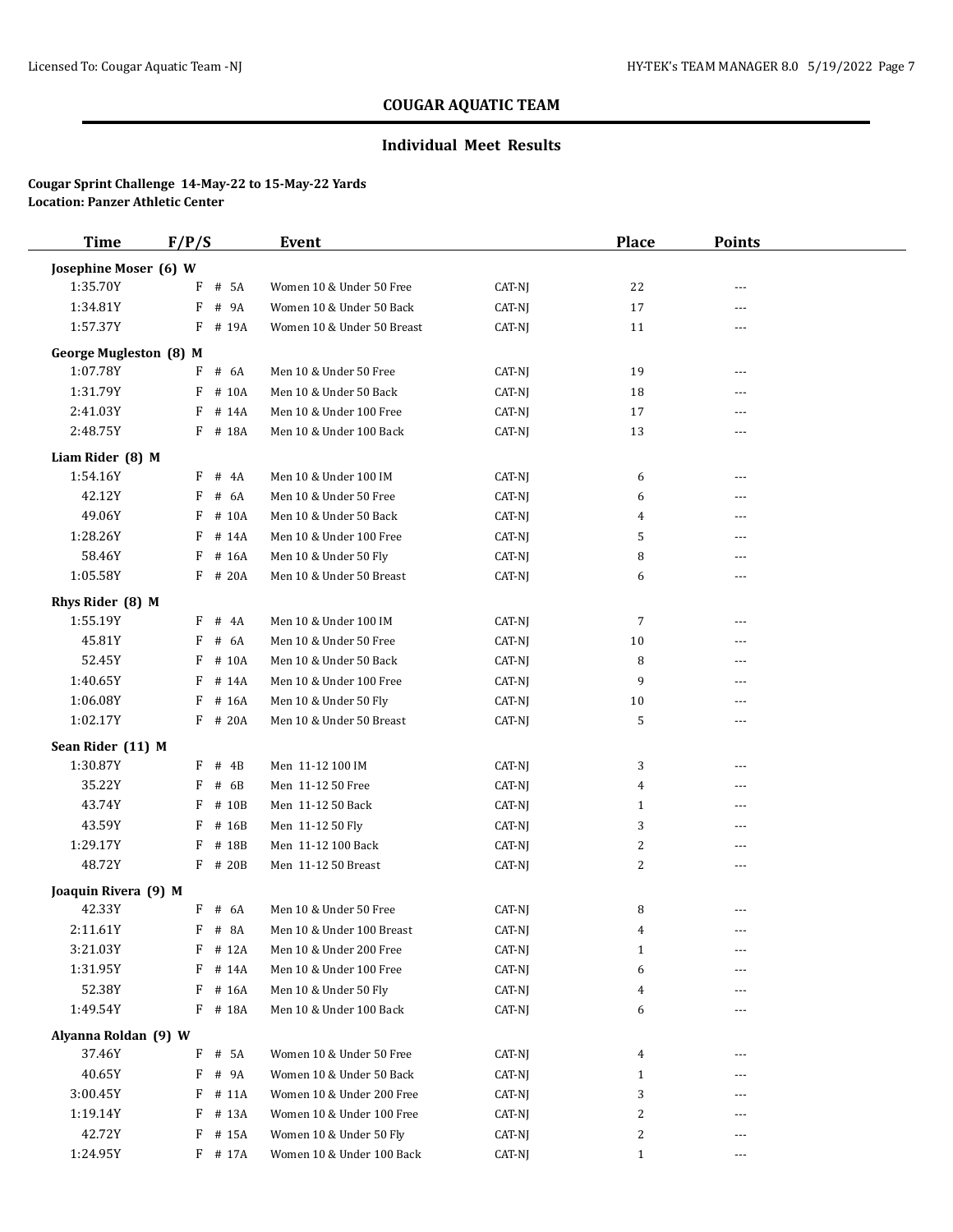## **Individual Meet Results**

| <b>Time</b>                    | F/P/S                         | Event                      |        | <b>Place</b>   | <b>Points</b> |  |
|--------------------------------|-------------------------------|----------------------------|--------|----------------|---------------|--|
| Julianne Roldan (7) W          |                               |                            |        |                |               |  |
| 1:51.44Y                       | F<br># 3A                     | Women 10 & Under 100 IM    | CAT-NJ | 10             | $- - -$       |  |
| 43.70Y                         | $\#$<br>F<br>5A               | Women 10 & Under 50 Free   | CAT-NJ | 8              |               |  |
| 47.36Y                         | F # 9A                        | Women 10 & Under 50 Back   | CAT-NJ | 5              |               |  |
| James Ruberton (10) M          |                               |                            |        |                |               |  |
| 1:39.95Y                       | F<br># 4A                     | Men 10 & Under 100 IM      | CAT-NJ | 2              | ---           |  |
| 41.45Y                         | F<br># 6A                     | Men 10 & Under 50 Free     | CAT-NJ | 4              | ---           |  |
| 1:49.42Y                       | F<br># 8A                     | Men 10 & Under 100 Breast  | CAT-NJ | 1              |               |  |
| 47.64Y                         | # 16A<br>F                    | Men 10 & Under 50 Fly      | CAT-NJ | 3              | ---           |  |
| 1:42.77Y                       | # 18A<br>F                    | Men 10 & Under 100 Back    | CAT-NJ | 4              |               |  |
| 49.98Y                         | F # 20A                       | Men 10 & Under 50 Breast   | CAT-NJ | $\overline{c}$ | ---           |  |
|                                |                               |                            |        |                |               |  |
| Connor Sabia (12) M            |                               |                            |        |                |               |  |
| 1:25.26Y                       | $F$ # 4B                      | Men 11-12 100 IM           | CAT-NJ | $\mathbf{1}$   | $\frac{1}{2}$ |  |
| 1:46.19Y                       | # 8B<br>F                     | Men 11-12 100 Breast       | CAT-NJ | $\mathbf{1}$   | ---           |  |
| 2:38.71Y                       | F<br># 12B                    | Men 11-12 200 Free         | CAT-NJ | $\overline{2}$ |               |  |
| 1:12.92Y                       | # 14B<br>F                    | Men 11-12 100 Free         | CAT-NJ | $\mathbf{1}$   | ---           |  |
| 1:26.36Y                       | # 18B<br>F                    | Men 11-12 100 Back         | CAT-NJ | $\mathbf{1}$   | ---           |  |
| 46.35Y                         | $F$ # 20B                     | Men 11-12 50 Breast        | CAT-NJ | $\mathbf{1}$   | ---           |  |
|                                | Samantha Sandomenico (9) W    |                            |        |                |               |  |
| 1:42.12Y                       | $F$ # 3A                      | Women 10 & Under 100 IM    | CAT-NJ | 5              | ---           |  |
| 38.76Y                         | F # 5A                        | Women 10 & Under 50 Free   | CAT-NJ | 6              | ---           |  |
| 45.41Y                         | F<br># 9A                     | Women 10 & Under 50 Back   | CAT-NJ | 2              | ---           |  |
| 1:31.79Y                       | F<br># 13A                    | Women 10 & Under 100 Free  | CAT-NJ | 7              | ---           |  |
| 47.69Y                         | F<br># 15A                    | Women 10 & Under 50 Fly    | CAT-NJ | 4              | ---           |  |
| 55.48Y                         | F # 19A                       | Women 10 & Under 50 Breast | CAT-NJ | 5              | ---           |  |
|                                | Micah Schnieders-Smith (10) M |                            |        |                |               |  |
| 38.16Y                         | $F$ # 6A                      | Men 10 & Under 50 Free     | CAT-NJ | 2              | ---           |  |
| 2:09.92Y                       | F # 8A                        | Men 10 & Under 100 Breast  | CAT-NJ | 3              | ---           |  |
| 46.97Y                         | F<br># 10A                    | Men 10 & Under 50 Back     | CAT-NJ | 3              | ---           |  |
| 1:27.76Y                       | # 14A<br>F                    | Men 10 & Under 100 Free    | CAT-NJ | 4              | ---           |  |
| 1:42.08Y                       | # 18A<br>F                    | Men 10 & Under 100 Back    | CAT-NJ | 3              | ---           |  |
| 1:00.17Y                       | $F$ # 20A                     | Men 10 & Under 50 Breast   | CAT-NJ | 3              |               |  |
| Calvin Shiao (10) M            |                               |                            |        |                |               |  |
| 1:02.21Y                       | F # 6A                        | Men 10 & Under 50 Free     | CAT-NJ | 18             | ---           |  |
| 1:35.61Y                       | F # 10A                       | Men 10 & Under 50 Back     | CAT-NJ | 19             |               |  |
| 2:33.50Y                       | $F$ # 14A                     | Men 10 & Under 100 Free    | CAT-NJ | 15             | ---           |  |
| 2:44.69Y                       | F # 18A                       | Men 10 & Under 100 Back    | CAT-NJ | 12             | ---           |  |
|                                |                               |                            |        |                |               |  |
| Carter Shiao (8) M<br>1:08.82Y | $F$ # 6A                      | Men 10 & Under 50 Free     | CAT-NJ | 21             |               |  |
| 1:10.80Y                       | $F$ # 10A                     | Men 10 & Under 50 Back     | CAT-NJ | 16             |               |  |
| 2:38.85Y                       | F<br># 14A                    | Men 10 & Under 100 Free    | CAT-NJ | 16             | ---           |  |
|                                |                               |                            |        |                |               |  |
| 2:36.13Y                       | F # 18A                       | Men 10 & Under 100 Back    | CAT-NJ | 11             | $\cdots$      |  |